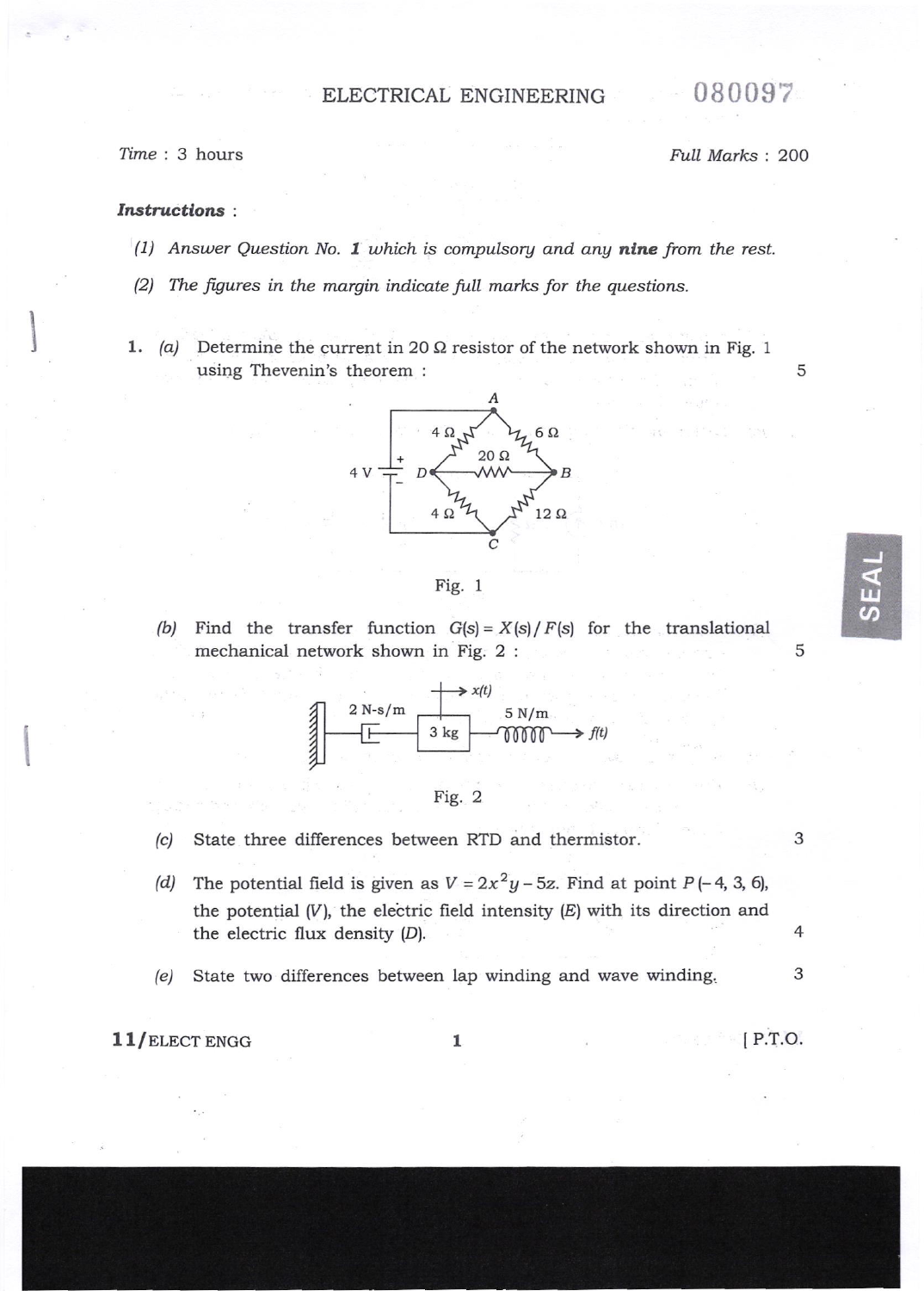**2.** (a) Use mesh current analysis to find the voltage  $V_x$  across the current source of Fig. 3:  $3\Omega$ 



[b/ A balanced 3-phase star-connected load of 12O kW takes a leading current of 1OO A when connected across a 3-phase, 3.3 kV, 50 Hz supply. Determine the impedance, resistance, capacitance and power factor of the load.

(c) Determine the time constant of the circuit shown in Fig. 4 :



$$
Fig. 4
$$

(d) A 10 mH coil in series with a loss-free capacitor is connected to <sup>a</sup> variable frequency source which supplies a constant voltage of 10 V. The circuit has a maximum value of  $0.1$  A at a frequency of 80 kHz. Calculate  $(i)$  the capacitance of the capacitor and  $(ii)$  the Q-factor of the coil and the half-power frequencies,

5

 $\ddot{\cdot}$  $\epsilon$ 

2

7

3 (a) State maximum power transfer theorem in an a.c. network.

(b) The resonant frequency of the tuned circuit shown in Fig. 5 is 1000 rad/s. Calculate the self-inductances of the two coils and critical value of mutual inductance :



 $11$ /ELECT ENGG  $2$ 

14.

13.  $(a)$ 

(b

('